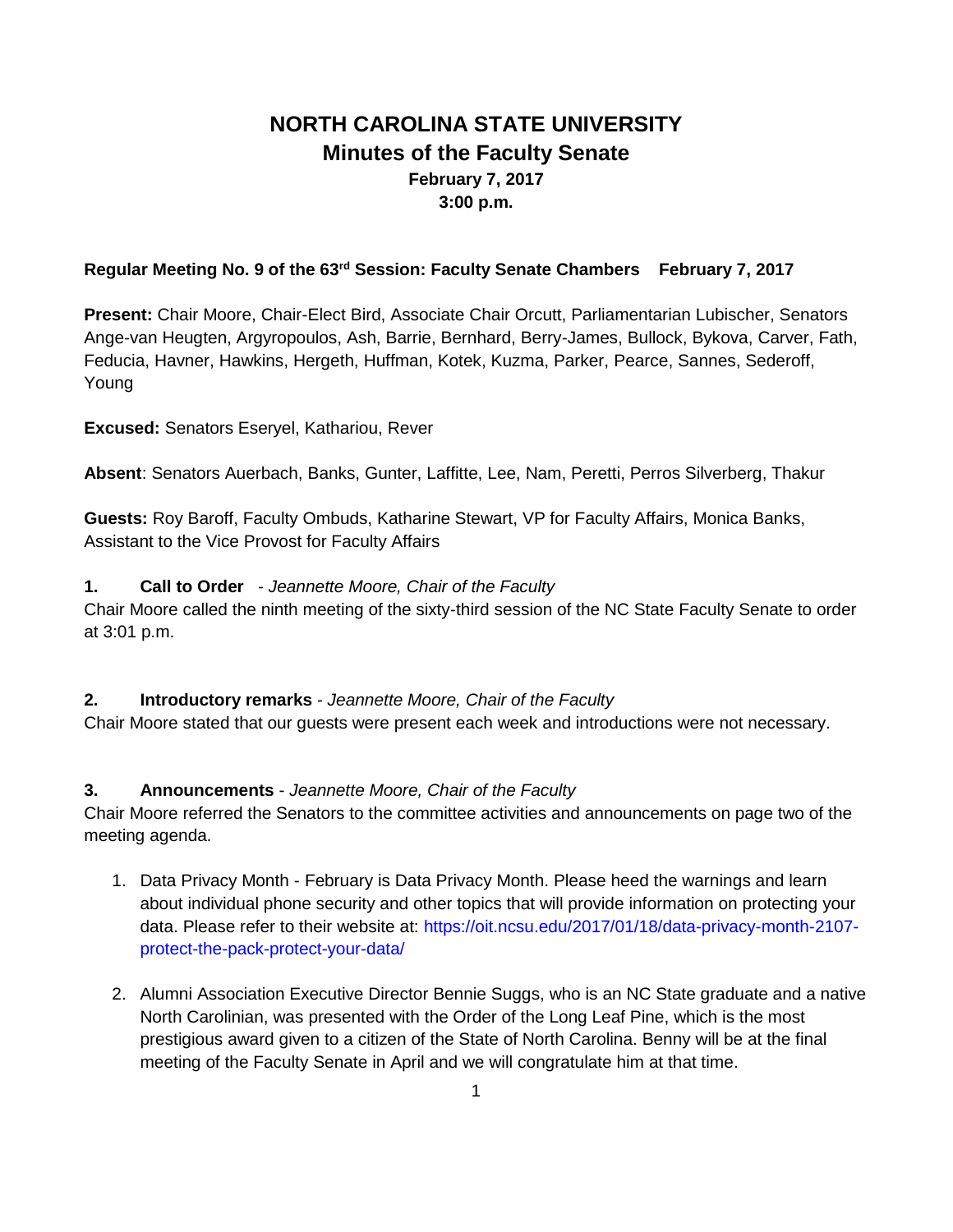- 3. The Dancing Around the World event is for faculty, staff and students and the organizers are seeking faculty to participate in the event on Thursday, February 16<sup>th</sup> from 5:00 – 7:00 p.m. in the Witherspoon Student Center, Washington Sankofa Room. More information can be obtained here: https://staffsenate.ncsu.edu/
- 4. Please see the APPENDIX A Summary of University Standing Committee activities. This information was provided by the Faculty Senator on each committee. APPENDIX A can be viewed on the January 24, 2017 Faculty Senate Meeting Agenda on the Faculty Senate website.

# **4. Approval of the Minutes, Regular Meeting No. 8 of the 63rd Session, January 24, 2017** *Darby Orcutt, Associate Chair of the Faculty*

With suggested minor changes to the draft minutes, a motion to approve the minutes was made, seconded, and passed unanimously.

# *5.* **Provost's Office Remarks and Q/A**

*Dr. Duane Larick, Senior Vice Provost for Academic Strategy & Resource Management*

Dr. Larick brought greetings from the Provost and explained that he is involved in a meeting during this time that precluded him from attending this Faculty Senate meeting. He brought information that the Provost's office is actively engaged around campus and shared that he has been going to each college to discuss enrollment planning and the enrollment budget and where they are in each of those areas. He stated that they are working with each of the colleges and at the graduate level, to help ensure that we are hitting our enrollment targets for Fall 2017 and 2018.

Dr. Larick stated that we were significantly short of our enrollment targets for Fall 2016, and as a result of that, the best way to think about it is that we are over-funded by the state for the student contact hours that we don't have to deliver because those students are not here. In turn, that will result in a budget reversion on July  $1<sup>st</sup>$  of this year. He explained that the scope of that reversion in both July of 2017 and July of 2018 will depend on our ability to hit enrollment targets. So, he stated, more than ever, the enrollment planning and the implementation of the enrollment plan is critical to our ability to continue to make progress in our strategic plan and its implementation.

# *Senator Pearce asked if other schools, like Chapel Hill, have similar problems with their graduate enrollment? Do you know that answer?*

Dr. Larick responded that for Fall 2015, Chapel Hill also had enrollment planning challenges where they did not hit their enrollment targets and it was not as substantial as ours, but about \$5 million. He further explained that Chapel Hill made a decision this year to dramatically increase their first time full time freshman class and tried to work themselves out of that hole in a one-year period of time. He continued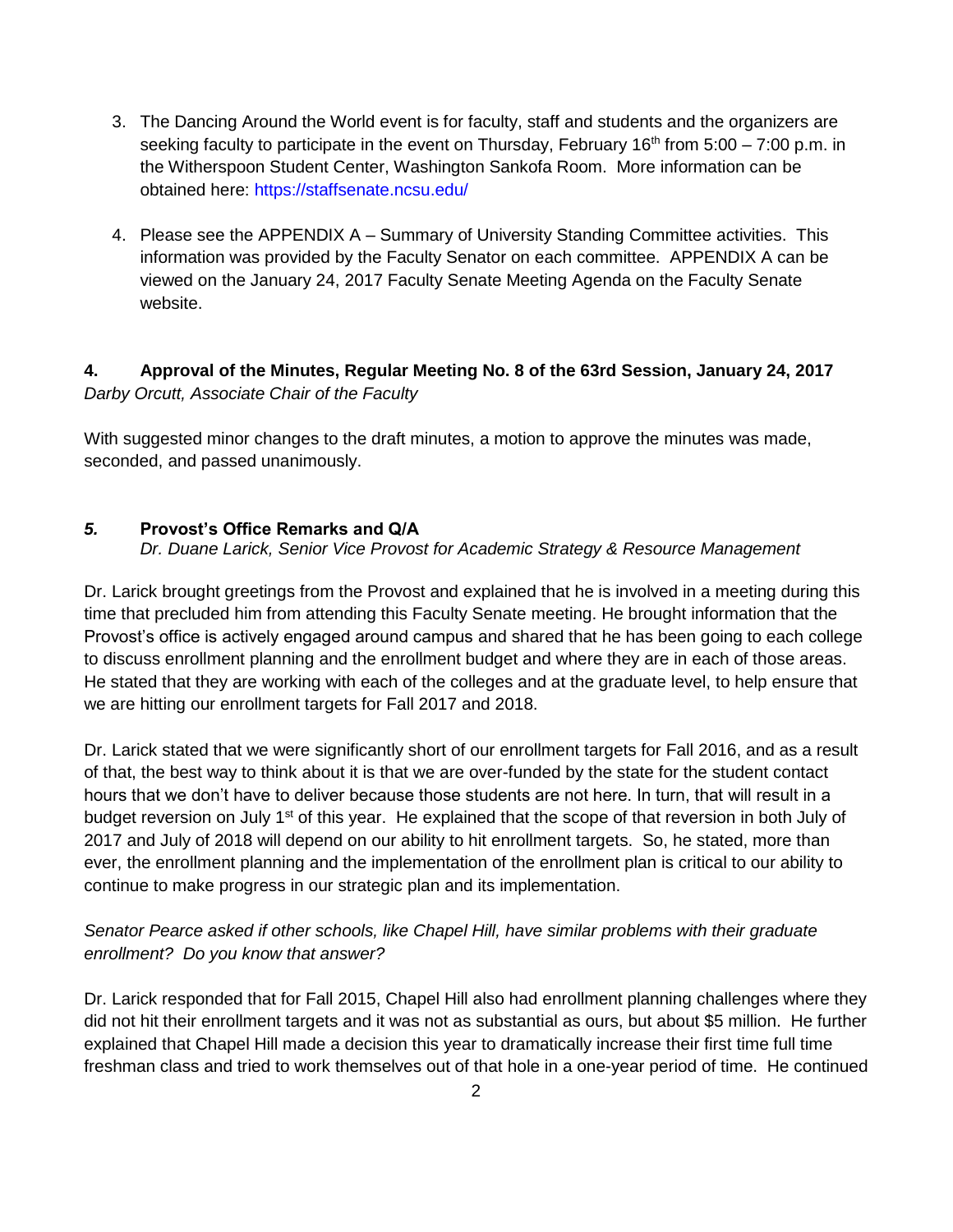that this was not the direction that NC State has chosen, and he referenced the 2025 year plan that says the University will try to do modest growth in undergraduate enrollment and we will focus on graduate, master's and doctoral enrollment and we are continuing that effort.

Dr. Larick stated that in Fall 2016 we missed our enrollment targets at the undergraduate, master's and doctoral level and it was really by our own doing. He went on to say that there was not any major event that occurred – not a one-time major event; maybe setting a too aggressive enrollment target all came together at one time to influence that. For Fall 2017 and 2018, part of the message to the colleges is a little different, especially to those colleges that are relying on international students. He explained that as of a few weeks ago, there has been a lot of rhetoric and the current Executive Order that is being ruled on by the courts. He stated that whatever the outcome, the University will be challenged to convince international students that the State of NC and the United States is a welcome place. Additionally, he stated that it will also be challenging for them to get a Visa in order for them to come.

Dr. Larick spoke about the Executive Order currently being argued and said that at this time, there are approximately 280 applicants at the graduate level and about 10 at the undergraduate level who are from the seven countries identified in the Executive Order and will be affected. So out of 26,000 undergraduate applications and out of about 14,000 or 15,000 graduate applications, that is not really a huge issue; however, the second part of the Executive Order, the requirement of a face-to-face interview, could pose additional issues. He explained that it would be physically impossible for all of the applicants to get face-to-face interviews between now and census day of Fall 2017. Therefore, he concluded, there is a lot to this Executive Order that has the potential to really be impactful.

He stated that a student cannot schedule that interview until they have a recommendation for admission from NC State, so he encouraged everyone to get that recommendation into that student's hand so the student can go to the embassy and be the first one in line to schedule an interview. He said let's not wait until May to do something we can do today. There are thousands of graduate students still awaiting decisions so he stated that admissions needs to look at those applications and say there are some real no-brainers in here; these are exceptional students and we need to get them their letter today.

# *Senator Young asked if the face-to-face interviews have to be done at the embassies, and does Skype count as a face-to-face?*

Dr. Larick responded no. He explained that the reason the waiver was implemented was because of the realization that the backlogs were just too big. "At that time, there was a sense that the international students completing STEM degrees were critically important to the workforce of the US and so there was a waiver policy put in place eight years ago. So it now requires a sit-down face-to-face and those meetings take anywhere from 15 minutes to longer, depending on circumstances."

# *Senator Argyropoulos: For all nationalities?*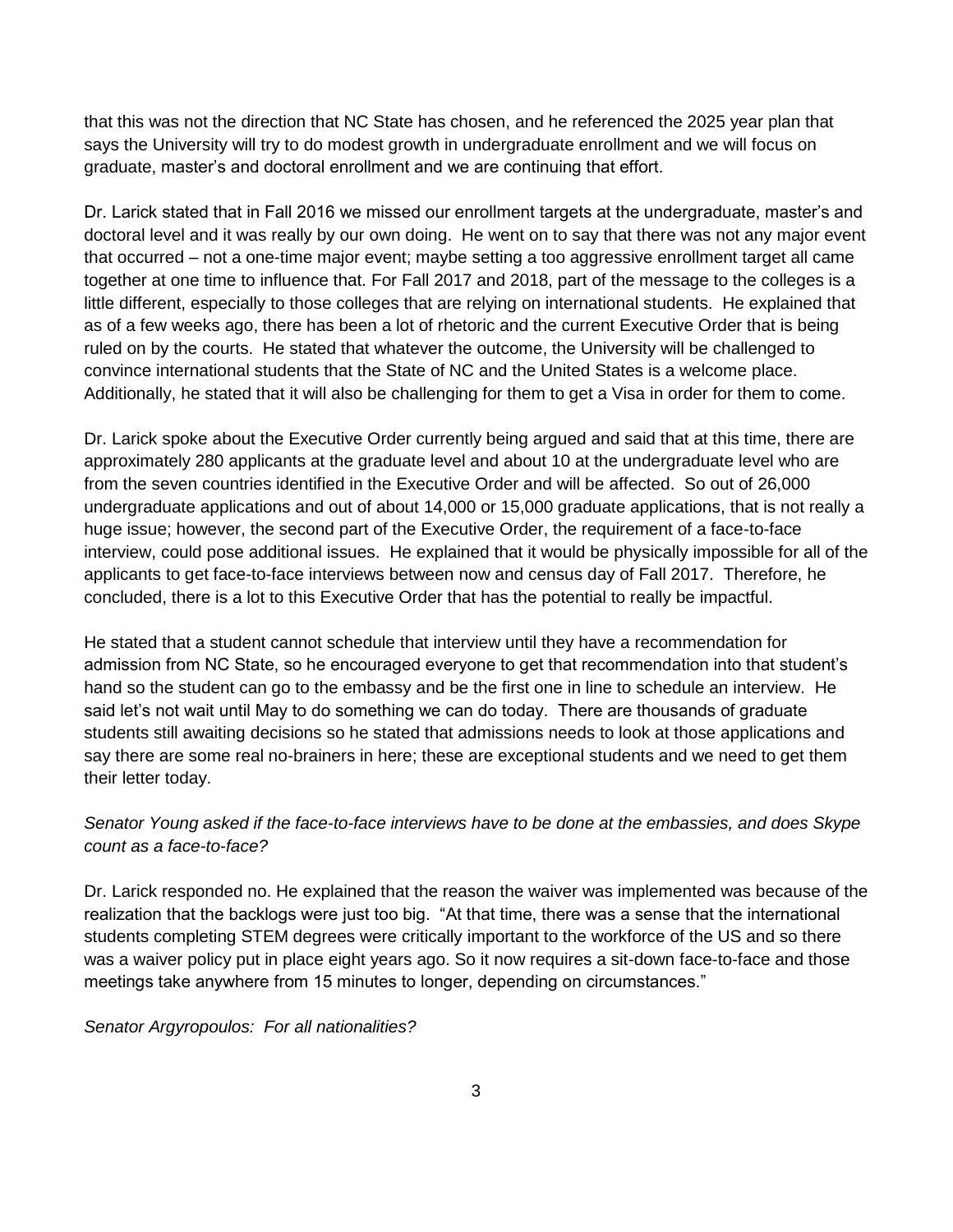Dr. Larick stated that a student from Canada has the same requirement as a student from Iran.

Dr. Larick continued by stating that the message that we are delivering to the campus is that we can't just behave the same as we have every other year; we have to be more aggressive than we have ever been before. Additionally, he said, that looking at the percentage of decrease in graduate applications of domestic students versus the percentage of international students, the percentage for domestic students is actually down more with 15%, while international applications are down 8%. The number is smaller, but the percentage of the population is greater. Additionally, North Carolina is down about 4%. He stated that any time you see an improved economy, expect to see fewer graduate applications. More broadly, recruiting students from across the country or internationally to come to North Carolina at this current time is indeed challenging.

*Senator Kuzma commented that maybe FY16 wasn't by our own doing – because there is a thing called HB2 and people are boycotting conferences in the state. Why would you want to come to North Carolina?*

Dr. Larick responded that most of the backlash from HB2 was a little bit after the crucial admissions window.

*Senator Kuzma responded that last year, HB2 did contribute to the reduced numbers.*

Dr. Larick confirmed yes, they were applying for Fall 2016.

*Senator Kuzma suggested that they were making their decisions in March and April, which was around the time that this controversy was taking place.*

Dr. Larick agreed that yes, it was starting to get into the conversation.

*Senator Kuzma asked if anyone looked at that or do any comparisons about HB2 and its effect?*

Dr. Larick responded that no, but anecdotally he receives messages from the Dean of the Graduate School or some of the Associate Deans that an applicant has specifically said I'm not coming to North Carolina because it's not a place that I feel comfortable moving or moving my family. However, it is mostly anecdotally.

*Senator Parker asked what would the data be worth to know why people are not coming here? What would you do with that?*

Dr. Larick responded that he is more focused on what we need to do to get students to NC State. Right now, to him, this emergency is what do we need to do to get students to come to NC State.

*Senator Parker then asked that the students who are being admitted but are choosing not to come,*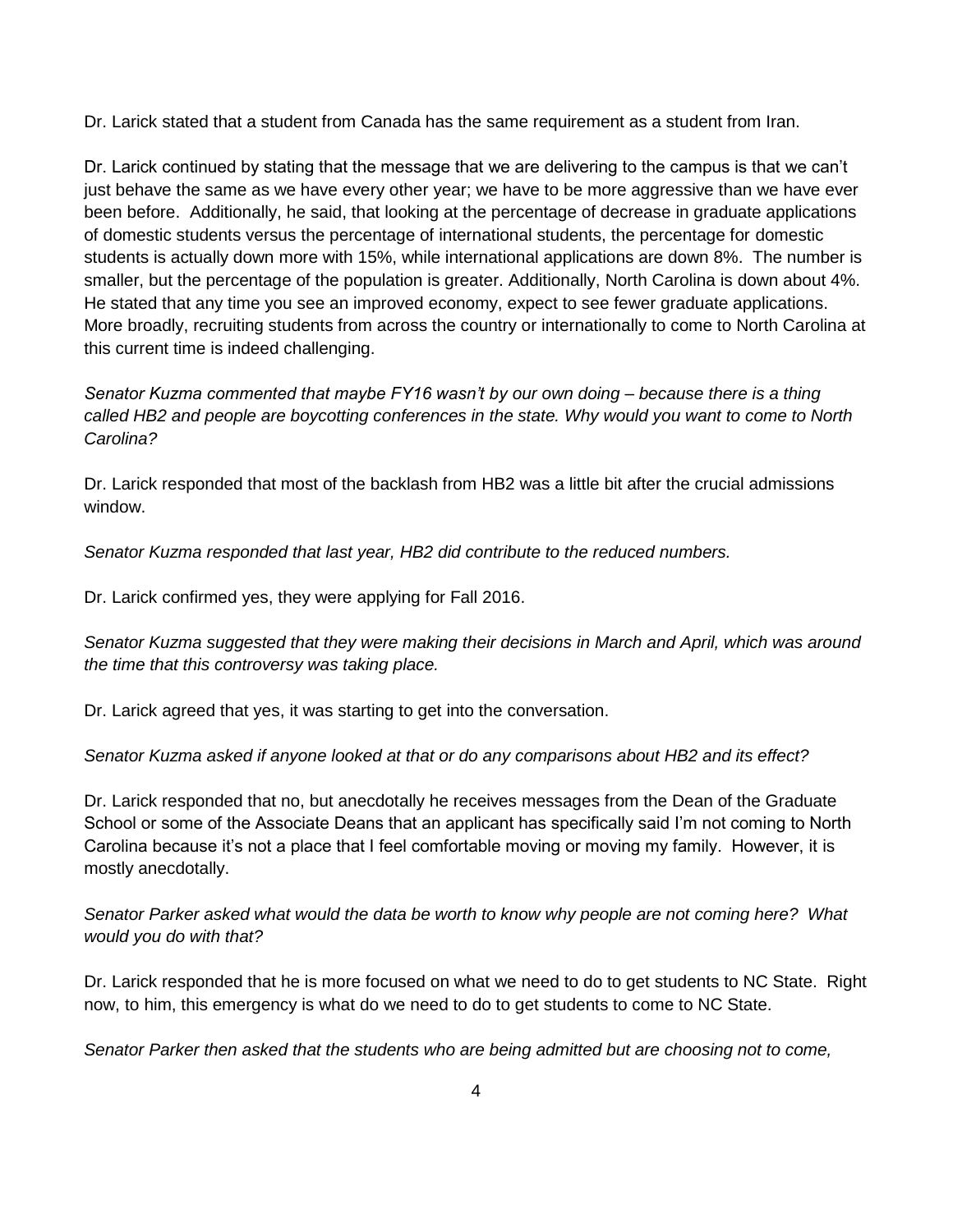*what would that data be worth to you to know?*

Dr. Larick responded that it would continue to give the Chancellor and President Spellings evidence to say this is another way that the political climate in the State of North Carolina is hurting us.

*Senator Parker suggested that maybe for a short amount of time, perhaps waiving the application fee for folks who respond to a survey.*

Dr. Larick responded that on the graduate application if a student chooses, it does have questions if they decide not to attend that asks for reasons why. Most students just demonstrate they are not going to come by not registering.

*Senator Berry-James asked if we can add to that survey so that we understand fully the economic impact of HB2 so that we can speak from this point of view. That way, all of us will know.*

Dr. Larick responded that unless we can come up with some kind of incentive for the student to complete it, he does not think we would be successful.

*Senator Berry-James commented that we currently have the survey and even though people do not respond to it, what do you think the response rate is? 10%-20%?*

Dr. Larick responded that he feels it is likely less than 10%.

*Senator Berry-James stated that since we do still use the survey that we likely use the data in some respect. She added that it might be worth just adding the HB2 question to that. We know that there are students who are choosing not to come to NC State and other colleges in our state because of HB2 and the political climate and issues around safety so it helps us to have a better understanding.*

Dr. Larick responded that there is no question that the difference between the decrease in domestic applications from outside of North Carolina versus inside of North Carolina is attributable to the political climate. He stated that the rankings of NC State and your individual programs keep going up and improving, so it is not those issues; there is no question. He continued by saying that individually, it would help us, but I almost feel like being able to say we have seen a 16% reduction in domestic student applications to NC State University is profound just by itself.

*Senator Berry-James asked if we would use that kind of knowledge to then offer additional graduate assistantships in the community so that we can attract a certain population. Perhaps OIED would advocate for more GSSP, from support for students in that particular protected class.*

Dr. Larick responded that the Provost's office has first year fellows and that number has grown to over 100 now of the first year fellows, which equates to almost \$3 million. In thinking about growing enrollment, the graduate student support plan really is not an issue today as much as it was in the past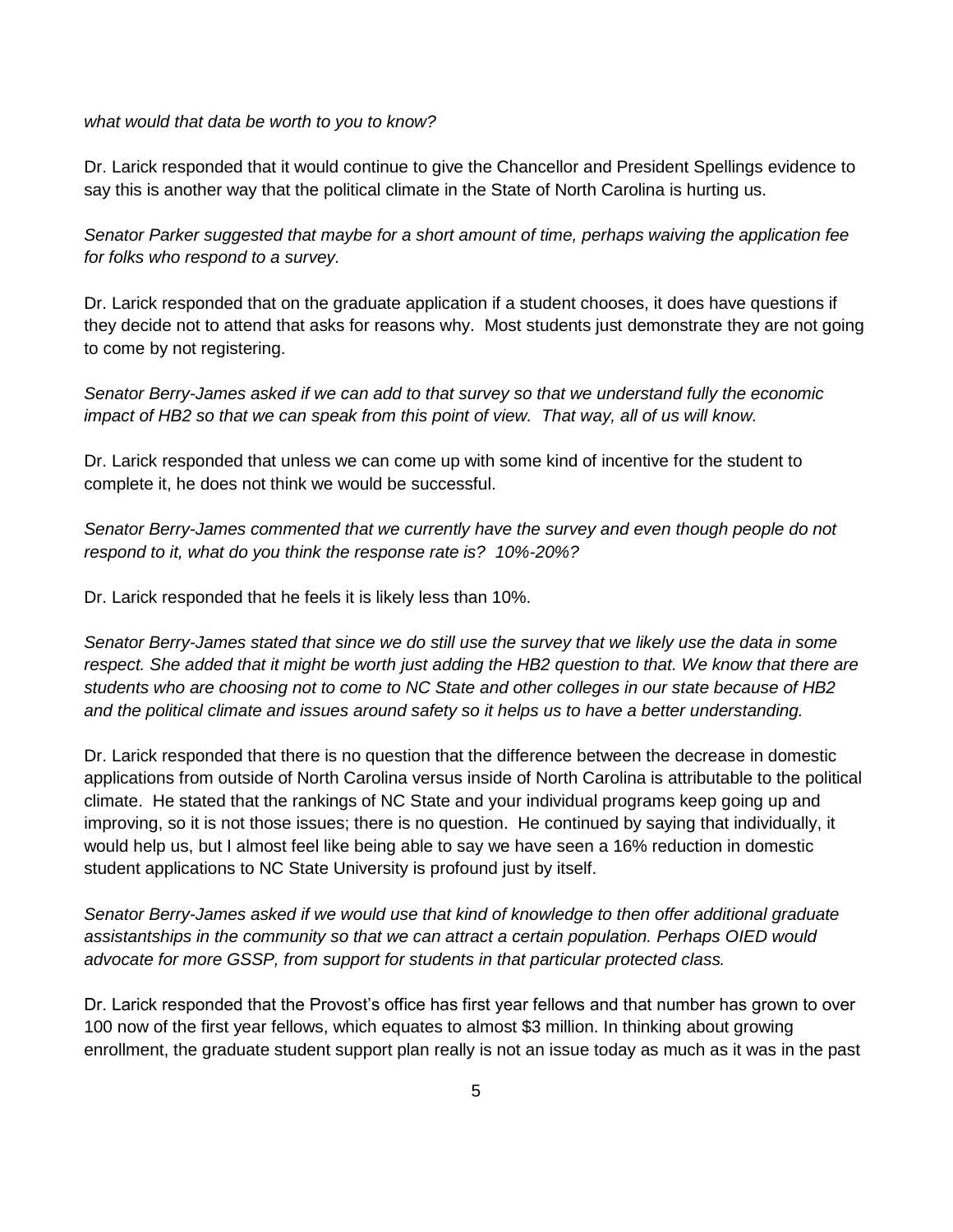because we did not hit targets and will not spend all of the GSSP funds as of 6/30/17.

*Senator Huffman commented that it appears that the undergraduate targets were missed but also the graduation rate improved. So are we increasing the incoming class to account for that?*

Dr. Larick responded that yes, that is basically what was done. He stated that we increased first time full time freshman by about 200 and we increased external transfers by about 100. With that, he said, we would expect that our total undergraduate population to be stagnant. He went on to say that the other thing that we are doing is we are looking very seriously about a Spring admissions program of deferred admissions. "We will experiment with it now, and for students who are on the waitlist, there will be a select group of those students who will get an offer to defer admissions until Spring, a guaranteed admission for Spring if they are willing to pay the enrollment deposit and wait a semester." He continued by stating that we graduate 3000, 2000 of which are undergraduate students, in the Spring so we think we have a little bit of capacity to maybe help with the issue. We also may be able to do some targeted admissions in certain areas in the Spring.

*Senator Parker commented that people go to college or to a University in order to get a job that pays well enough that they don't have to graduate and live in their parents' basement. He stated that in Poole College of Management, in both the undergraduate and graduate areas, they have a very aggressive Career placement staff that is outstanding in assisting students figure out how to get good jobs by anticipating and identifying the skills that are needed in order to do so. Additionally, the MBA graduate program is well-known for its phenomenal highly paid placement rate, which is a result of the amount of work that the career staff puts into working on their behalf. Dr. Parker commented that in many cases, students enroll in PCOM because they know they are going to get a good job when they graduate. At the University level, what is being done to assure this is occurring in other colleges as well?* 

Dr. Larick responded that, as everyone knows, higher education needs to do a better job of collecting completion data and outcome data. Therefore, we do not have a very well-utilized survey that reaches out to alumni. He stated that we reach out to students when they are being cleared to graduate, at dissertation or thesis submission time, or a master's level student when they are being cleared to graduate and they take an exit survey. He continued that we do not have a good six-month, one-year, two-year and we rely on data that comes from NC Tower, which is data that is done based on students' W-2 earnings statements. He stated that we partner with the Alumni Association, which does a pretty decent job of getting initial contact information, so we do have access to that. However, he said, the majority of the exit survey data that we have is departmentally driven, where departments are collecting that. Dr. Larick cited examples of graduation rates, average salaries and signing bonuses of four-year graduates in departments across campus. He further stated that there are challenges with NC Tower data, saying that it is not robust data at all. He feels our best opportunity is to continue to work with the Alumni Association to build the database.

*Senator Bykova asked if we distinguish between masters and doctoral students. She stated that it is*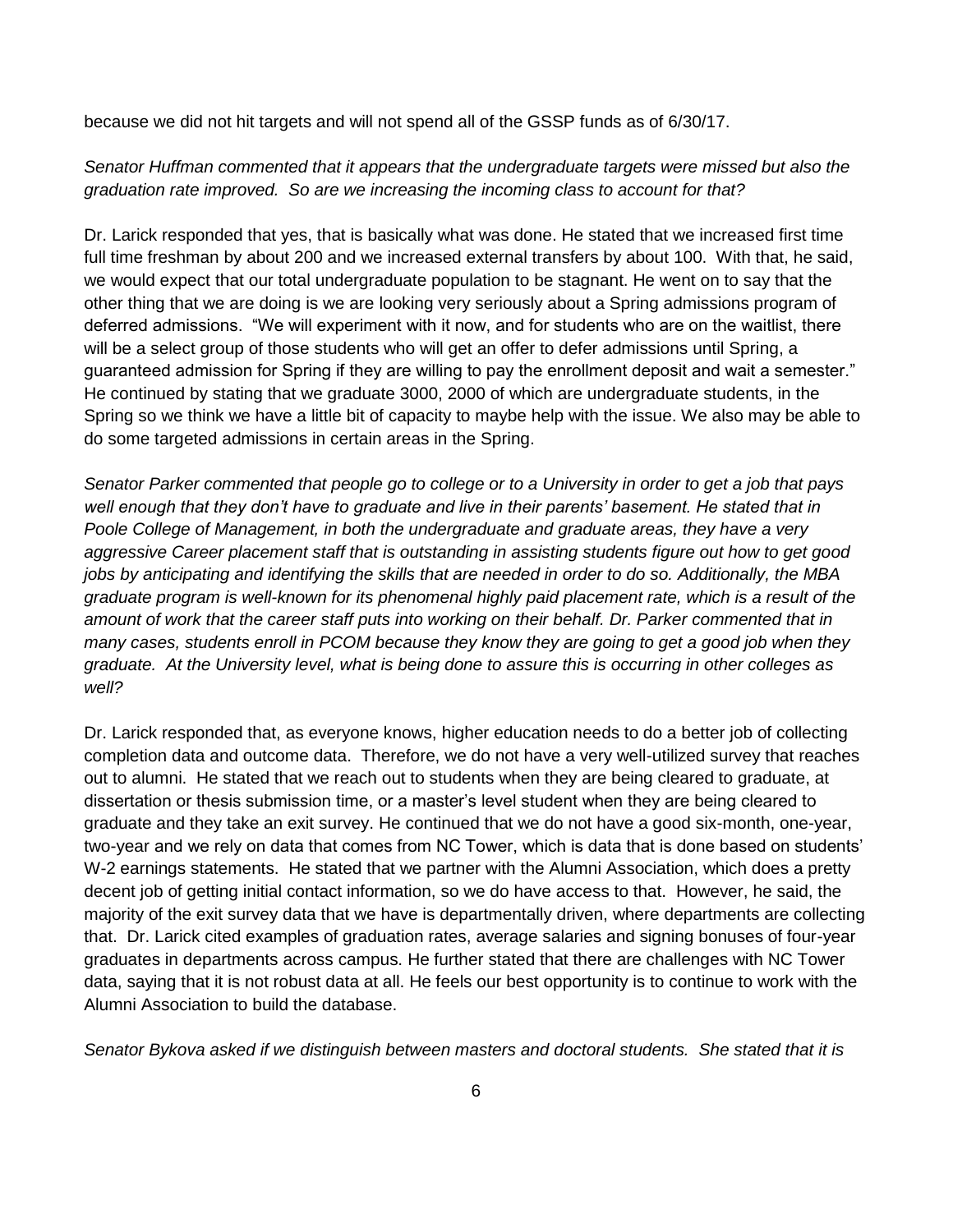well known that PhD programs are shrinking and if we can continue to swim against the stream, we will *have a problem. Masters programs are growing because of the industry needs. Will we distinguish between them saying this is our goals for masters and this is our goal for PhD?*

Dr. Larick responded that in the short-term enrollment plan for 2017-18 and 2018-19, we have targets for masters and PhD at the college and program level, each program having a target. However, he stated, in the long-term 2025 enrollment plan, we have targets for masters and doctoral students at each college level, but not broken down at each program. He stated that we have masters and PhD targets, some of which have aggressive growth, some that have moderate or very little growth.

*Senator Sederoff commented that what is being discussed does not seem to be consistent with our long-term goal to improve our standards. How are we going to reconcile this?*

Dr. Larick pointed out that if you look at our 2025 enrollment plan, the number one objective is to grow doctoral education in STEM-related fields. He feels this is very consistent with our goal to grow the research enterprise. He is not sure where the inconsistency is.

#### *Senator Sederoff stated that the projections are that we are going to be more and more deficient.*

Dr. Larick stated that we have an enrollment plan for Fall 2017 that shows growth in doctoral enrollment and we have an enrollment plan for Fall 2018 that shows growth, and that plan extends out to 2025. He added that we are going to have to do specific things to hit those targets, and we are going to have to be more proactive and aggressive. He then pointed out that we have created a Provost Fellows Program to have 100 new Fellows; we are adding \$2.5 million to the graduate student support program to make sure it is adequately funded to accommodate growth.

Dr. Larick continued by saying that he thinks the University is taking strategically as many steps as we can, but that we do not have control over the NIH budget or the NSF budget or the USDA budget. He stated that there are risks associated with our objectives, but we are managing the risks on our campus that we can manage as best we can. Dr. Larick said that he will see how we can do for Fall 2017 and Fall 2018 before he is willing to call it a "crisis," but he thinks we are doing everything we can to try to hit those targets. "If we demonstrate that we cannot hit them, then we are going to have to have a serious conversation about the 2025 plan and if, in fact, it is doable." He stated that there are challenges, of which the biggest is funding and funding stipends. Additionally, he responded, if we are going to grow doctoral education, the largest percentage of those students that we are going to rely on require funding to come to NC State to do their PhD.

*Senator Argyropoulos commented that a year ago the same question was asked about the same thing and your response was that we were going to have to roll these targets back. We cannot simply set targets and hope for the best; once we see trends, it is our obligation to try to see what the real reasons are. Asking the faculty to bring in millions of dollars more and hope that the targets are going to be met is not the only solution. We need some radical ways of looking at this. He agrees that we are heading*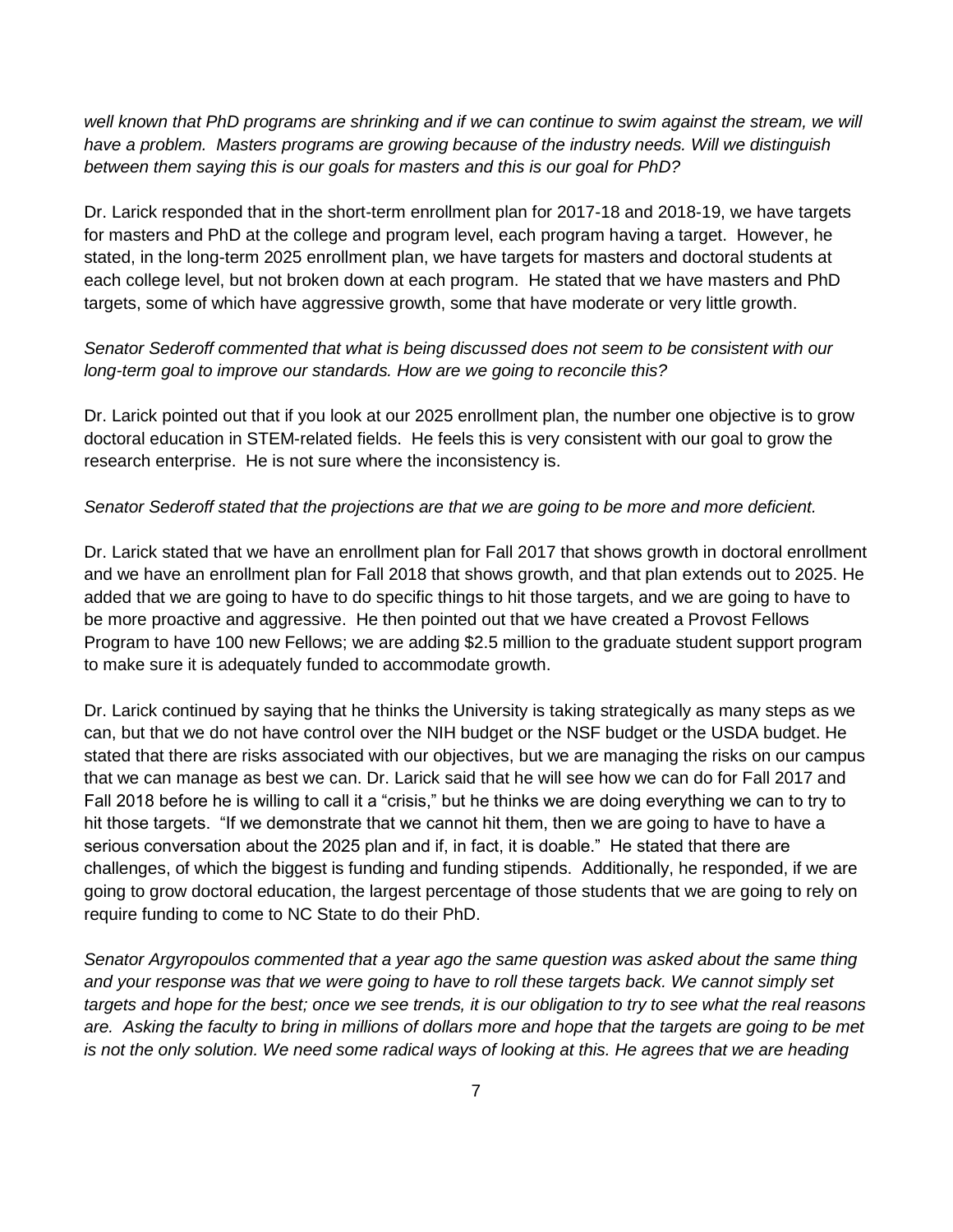*for crisis. We cannot just set targets.* 

Dr. Larick responded that the enrollment plan that was submitted for 2017 is an \$11 million reduction in funding. We did dial back. He stated that from where we are today, it is an \$11 million reduction and that during the second year, we will recoup about \$9 million. He continued by saying that two years from now we will have \$2 million less because we are overpaid for delivering student credit hours.

*Senator Berry-James cited an example from another university regarding ideas for funding doctoral and masters enrollment and was an incentive for researchers. She wondered if anything like this was being discussed in terms of incentives for faculty researchers, ways to increase the number of grants that support doctoral and graduate students, or even an email that's being set up for radical ideas to help us address some of the challenges that we have.*

Dr. Larick responded that, as related to F&A, it would be a good time for Scott Douglass and Alan Rebar to come to the Senate to talk about it. He stated that there are conversations going on now about F&A and F&A distribution and changes that need to done, but that he doesn't know if there is anything concrete that they would be able to deliver today. He continued by outlining another initiative that has been put forward that is related to training grants. The Provost's office now has 62 or 63 matching stipends for training grants, which is a new effort to try to encourage faculty to develop and submit training grants. He stated that we currently have about 250 federally funded training grant fellowships on our campus and our peers would be two to three times that and that this is an area in which we have to be more aggressive.

Dr. Larick stated that emails for innovative ideas can be sent to the Provost.

#### **6. Faculty Workload Survey Results**

*Beth Fath, Co-Chair of the Faculty Senate Governance and Personnel Policy Committee* 

Senator Fath provided background regarding this presentation. She stated that an issue of concern was presented to the Faculty Senate regarding increased faculty workload, so by working with OIRP, the Governance and Personnel Policy Committee designed and distributed a survey on faculty burdens. She stated that the survey was done to try to quantify anecdotal concerns about increased faculty workload over the past 5 years, so faculty were asked to offer estimates regarding increased number of hours tasks extraneous to our core mission required.

As a result, she stated, more than 700 faculty responded, which is a substantial response rate of almost 50% and every college had a significant response rate. She noted that fewer than 20% of faculty reported "no" increased burden but more than 50% of the respondents reported they were spending "notably more" or a "great deal" more time on tasks. She pointed out that the top two areas of the source of increased workload were uncompensated administrative work and assessment tasks, which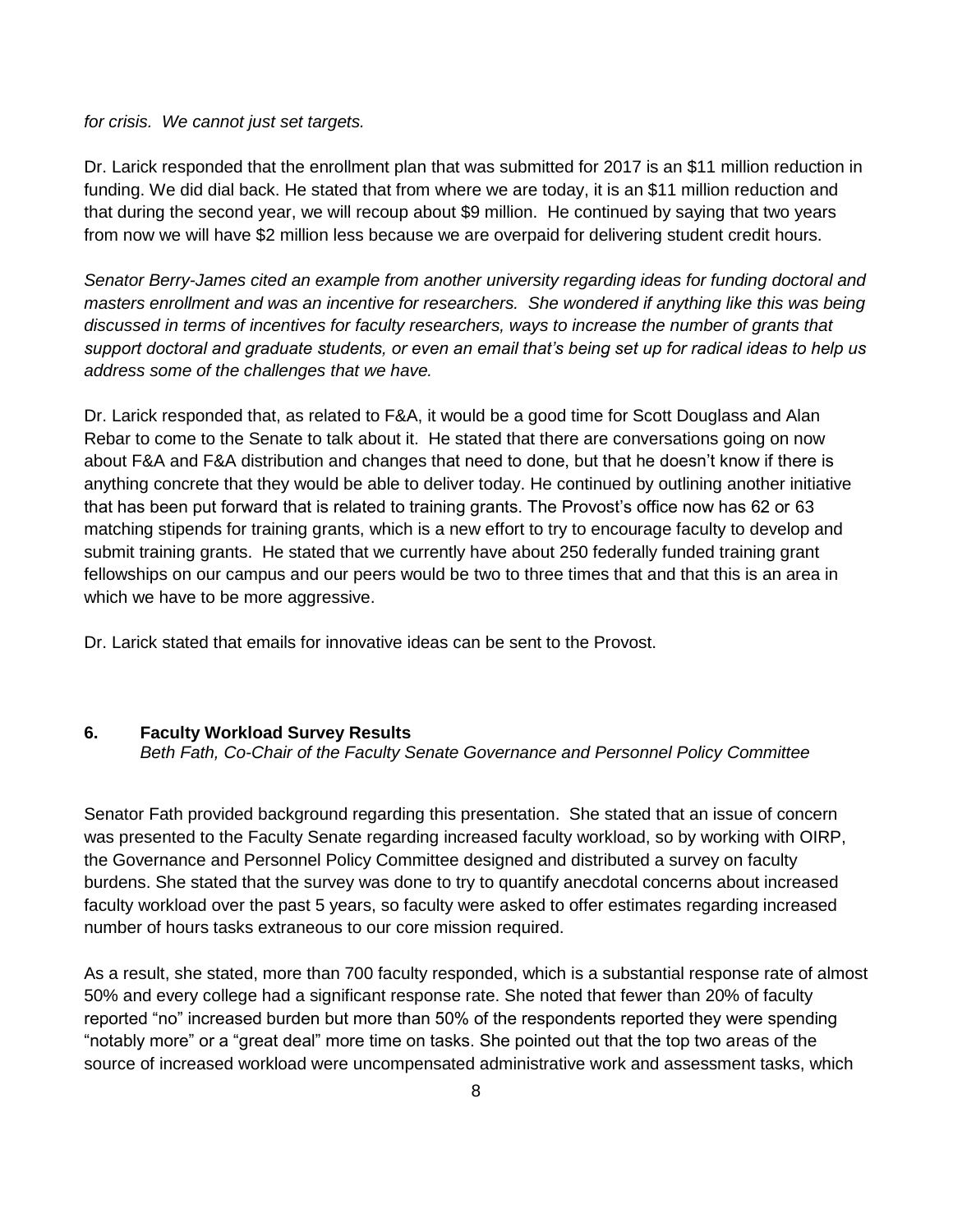are both broad and encompassed what "other" meant.

Senator Fath displayed the data that was gathered and then explained the different ways to look at the information that was gathered. She stated that the data will be presented in more detail when the full report is released.

From the data, Senator Fath provided a summary of the issues stated in long-form prose answer, which include:

- Centralization of support staff results in local expertise either being absent or residing with faculty whose time is spent on work that local staff used to do
- Hiring has multiple HR roadblocks that don't respect principles of faculty governance
- Administrative fiats introduce burdens without faculty buy-in (which include assessment, but also business and grant transactions).

Senator Fath continued by stating that the sentiment is that faculty time is regarded as free and infinitely expandable – the natural outcome of doing more with less. She then summarized the perceptions and thoughts that were prevalent in the survey. Those include:

- Faculty feel administration "externalizes costs" by imposing them on faculty, leading them to feel their time is devalued.
- These feelings and beliefs may not reflect reality, but they are widespread, and the data are compelling.
- The full report contains more details and appendices with all of the prose responses and additional analysis.

The full report will include greater details on the data.

### **Questions/Feedback**

*Senator Huffman asked if the committee had tried to assign a cost?*

Senator Fath responded that no, it had not.

*Senator Feducia asked what was next because ever since he arrived at NC State, this has been something he has heard about every year, but nothing has changed. Faculty are doing more and it seems that the administration at every level ignores it. This will eventually take away from what we are here to do. This is great but I think we already knew this. What is next?*

Senator Fath responded that the goal in doing this was trying to get some large themes or ideas where perhaps we could start to discuss possible solutions or proposals that we can make to address some of these things. Those would likely be the next steps.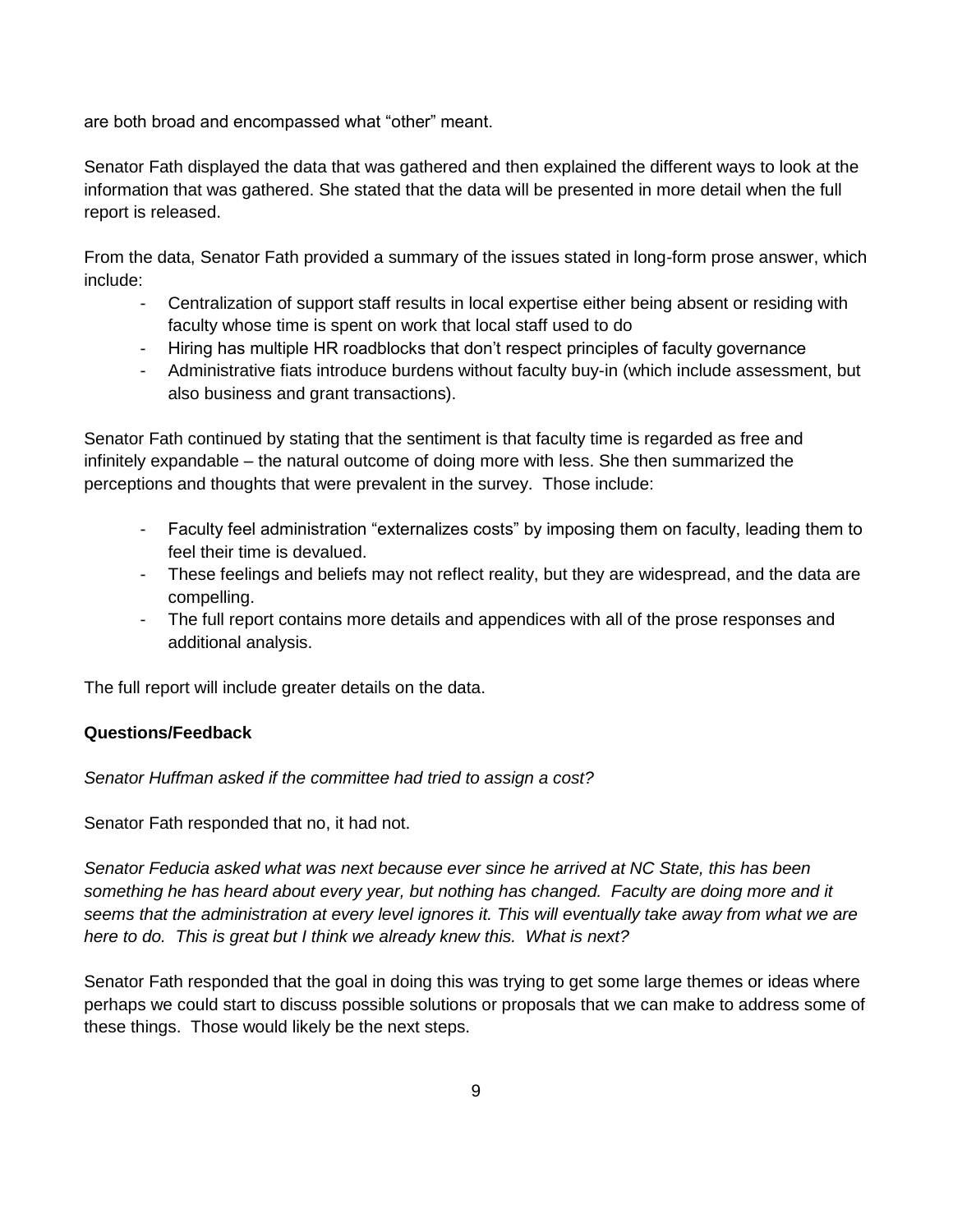*Senator Hawkins stated that it was surprising, the universality across the colleges; it seemed that the common themes about administration and centralization and recruitment were things we could get into.* 

Senator Fath commented that there is a new HR person and so the discussion was that perhaps she might be the place to start discussing how the processes can make more sense*.*

*Senator Sederoff pointed out that centralizing support is not good for us and is easier on administration than it is for faculty.* 

*Senator Berry-James wanted to underscore the nature of a project like this; the first slice being that faculty have responded and told us about the burdens that they experience, the next slice being how many faculty are experiencing burdens and what are those burdens, and then the third slice being accreditation and how much these faculty burdens are distracting from the kind of work we are really here to do. She then asked how many of these burdens are uncompensated burdens for faculty. She feels these are fair and important conversations to have.*

*Senator Pearce pointed out that one thing that stands out to him is that many of these are considered*  valueless. He added that we fill out all of these assessments but there never seems to be feedback that *shows the value of the process. He stated that he has the sense that it is not only that there's a cost, but that there's not much value.* 

*Senator Bykova stated that, at times, requested assistance boils down to just directions that they are giving us instead of helping us. They end up telling us what to do but not actually helping us because of lack of resources or other reasons. So we have to end up figuring it out on our own, which takes time away from teaching. She stated that she remembers the Chancellor saying that if you are complaining about not getting enough help, we probably don't have enough administration to help you. So if you think for a minute about it, this is their role. There is no one to help, and we are on our own.*

*Senator Barrie commented that this report is a good start by identifying some factual and measurable information but what can the committee do with this. This is a very good summary but some analysis of some of the metrics could be useful, such as offloading of tasks, centralization of services, budget, cutting of staff that used to serve faculty, etc. He feels that some analysis and parsing this out could be helpful.* 

*Senator Hergeth commented that the issue of trying to get something concrete to work on is the problem. In the College of Textiles, we had quite a number of hiring in the administrative level because there were some major changes over the last two years. The College of Textiles has done a survey to gather concrete examples within their own college. He pointed out that the response rate was not as high, in part, because people are really worried about being identified but eventually a meeting was set up with the Dean. The results are the same as is shown here.* 

*Senator Argyropoulos would like to know the number of administrators at different levels and helpers of*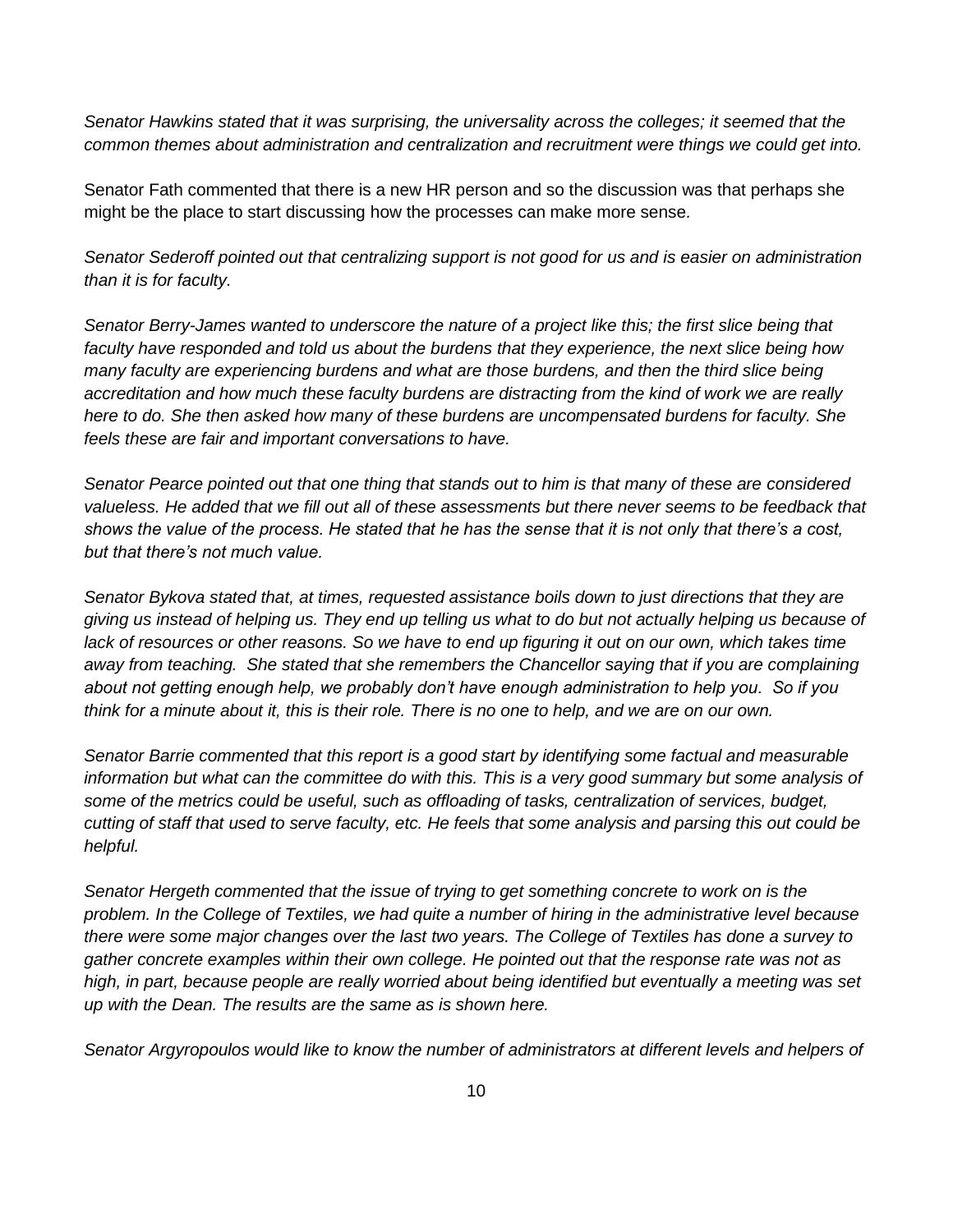*administrators and how these compare to tenure and non-tenure faculty.* 

Dr. Larick commented that Chair Moore has sent out a link to this information, which includes data and varying graphs and representation of every OUC on campus.

*Senator Pearce stated that he thought at some point there was a decision made that directors who were administrators before so many years and then became faculty after that. He isn't sure if there is an indication in the data that states what year it was and it makes it a little harder to look at trends.*

*Senator Fath requested that someone go back and look at the non-tenure track information because it is not correct for her department.*

Dr. Larick responded that on November  $1<sup>st</sup>$ , if you sign a new contract or release a person from that contract, these numbers don't automatically change; this is a census driven. He encouraged the Senators to communicate with Mary Lelik if mistakes were found so that they can be discussed and rectified.

*Senator Ash commented that maybe we need to separate things that we now have to do that we never used to have to do from things that we are asked to do through processes that do not work too well. So focus on the specific issues – we have no choice because we have to do these things because money won't suddenly fall from the skies and we have more employees and staff people to help. Instead of trying to count numbers of hours let's re-do systems that may not be as efficient as they need to be.*

*Roy Baroff has had some conversations with faculty about the time and interaction with staff that you are working with. He encouraged the Senators to think about how do you rather recreate the idea that staff and faculty are a partnership working together, as opposed to we/they. He stated that there is a cultural piece as well as the numbers too.* 

*Senator Sederoff stated that underlying all of these is an "us versus them" philosophy and what it speaks to is a lack of a sense of shared governance because we do not know why these tasks are needed.* 

*Senator Feducia commented that he wondered if it would be of value to follow up with people and ask them if they did not have to do all of this, what would they be doing. Are we doing this at the expense of something else? He commented that this would be important to know.*

*Senator Huffman commented that all of these administrative takes are proportionately given to the highest performing faculty because they are the ones who bring in the most grants, do the most traveling, have the most students and do the most hiring. Therefore, the more that we continue to push the faculty, the more it punishes the highest performing faculty.* 

*Senator Hawkins asked if there has ever been a cost/benefit analysis done to quantify the cultural*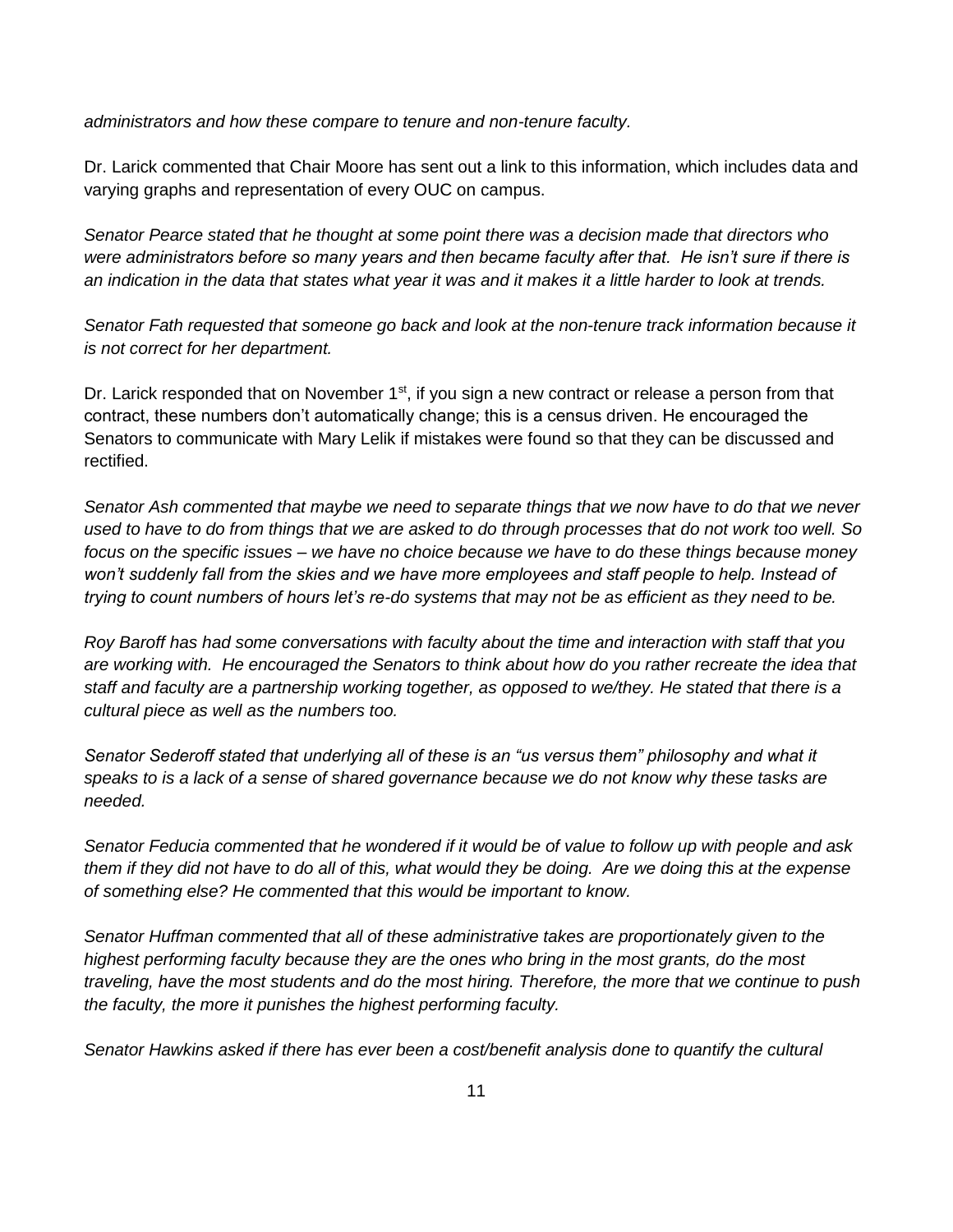*effect of centralizing the support staff. How much has that actually benefitted in cost to do that?*

*Senator Bykova agrees that it should not be a "they and we" situation. We have good relationships with staff members. However, the problem is that we do not have the staff members any longer – this is the problem. They are taken away from us due to the centralization.* 

*Senator Berry-James stated that if you believe in the principles of shared governance, you have to believe in the principles around fair compensation. If all of these activities that take so much faculty time during the semester are all administrative activities, if the administration does not have the capacity to do all of these things, then the faculty should be compensated for these administrative activities. We would never ask an administrator to teach a class without getting compensation, the same is true for faculty – they should not be asked to use a great deal of our time on administrative tasks that staff should be doing.*

### *Chair Moore stated that she wanted to hold onto this information until the larger report is released.*

### **7. Old and New Business**

### **a. Topics for Spring General Faculty Meeting**

Chair Moore stated that we are still taking ideas for the Spring General Faculty Meeting topic, so if you have ideas to suggest, the Executive Committee will discuss that on Thursday. Please send your ideas to any member of the Executive Committee and copy Chair Moore.

#### **b. Faculty Senate Elections – Associate Chair of the Faculty**

Chair Moore informed the group that Faculty Senators can each nominate one person from the current Faculty Senate membership to be on the ballot for Associate Chair of the Faculty even if they are due to rotate off. She stated that elections are going to be in about six weeks, but there are not many Faculty Senate meetings between now and then because of Spring Break and the General Faculty Meeting. She reminded the Senators that you can selfnominate or talk to a colleague in the Senate to nominate you, but please send those names to Chair-Elect Bird as soon as possible for nominees for Associate Chair of the Faculty.

**c. Feedback from senators who are representing the Faculty Senate on University Standing Committees was provided in short written comments**  Comments regarding committee activity were received from Faculty Senators who serve on University Committees. Those comments are attached to the meeting agenda as an appendix and are on the Faculty Senate website.

#### **8. Issues of Concern**

None.

### **9. Adjourn**